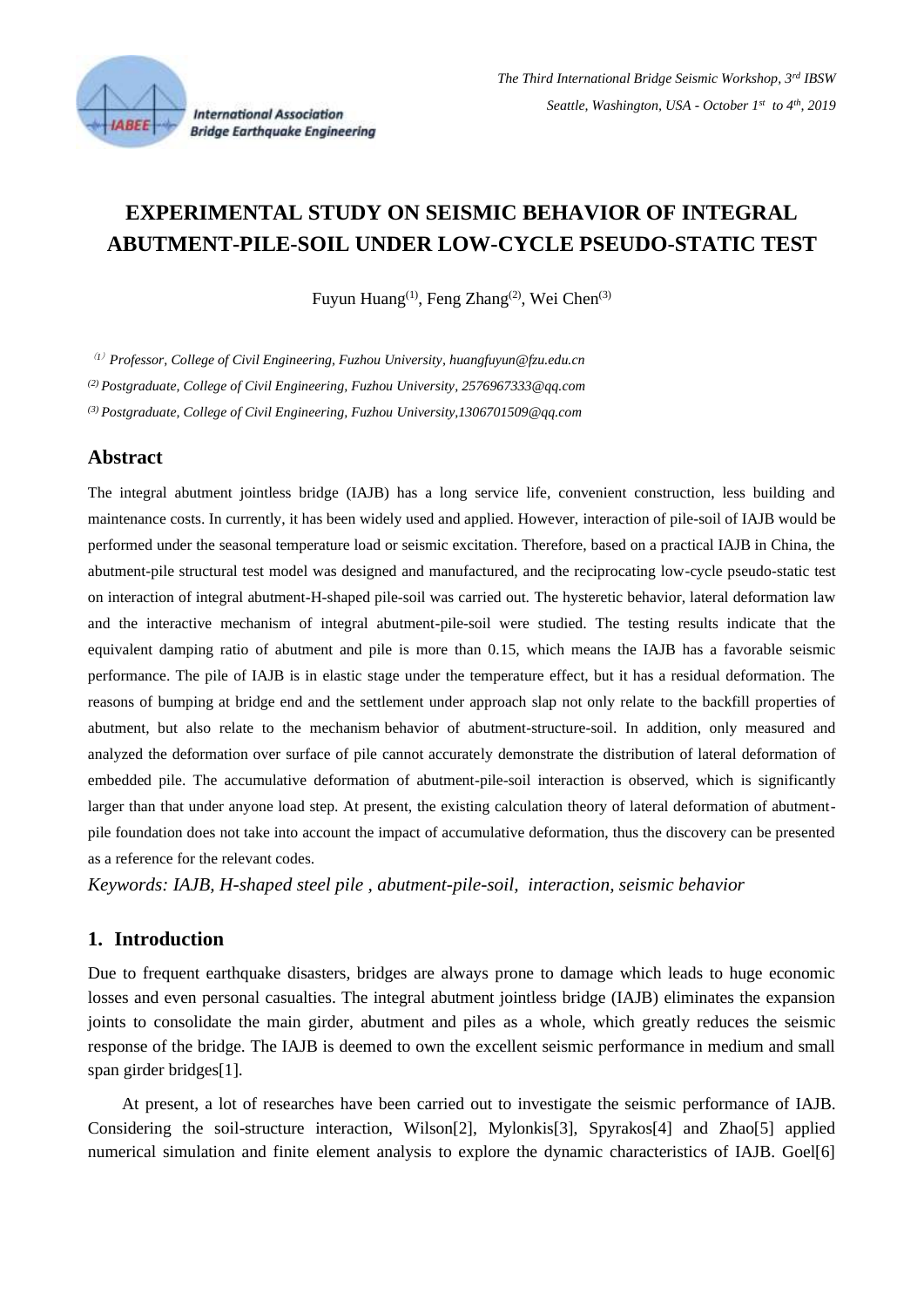monitored a concrete bridge in California for many years, and found that the period and damping of the structure can be significantly increased by the backfill.

However, few research works about the experiments on the seismic performance of integral abutmentsteel H-pile-soil of IAJB[7-9]. Therefore, this paper intends to carry out pseudo-static test research on the interaction of integral abutment, H-shaped steel pile and soil under the action of horizontal forces such as temperature. Due to space limitation, this paper only gives hysteretic curve, skeleton curve, model displacement and abutment rotation angle, and analyses displacement accumulative deformation law of abutment-pile foundation model specimens. In this paper, the movement of abutment toward the soil behind abutment (bank slope direction) is called positive direction, and the movement of abutment away from the soil behind abutment (river span direction) is called negative direction.

# **2. Experimental design**

# 2.1 Design and construction of specimen

The design and fabrication of model specimen in this experiment is the same as those in references[7-8]. The geometric scale ratio of the specimen is selected to be 0.31.The abutment has a length of 0.56m, width of 0.66m and height of 1m. The steel H-pile at bottom of abutment with strong axial width of 0.217m, weak axial width of 0.155m, total length of 3.21m, slenderness ratio of 20.7, flange thickness of 10mm and web thickness of 6mm, as shown in figure 1.The design parameters and casting of model specimens are listed in detail in the reference[7].

# 2.2 Soil container and soil

In this experiment, the size of the soil box of 2m×3m×4m was selected, as shown in figure 2. The detail information of the soil box and the filling method of soil are available in the paper[7]. The test soil is taken from Min-jiang River, Fuzhou. The average penetration number of model sand is 11 by standard penetration test, which belongs to slightly dense sand.



Fig.1: Specimen Fig.2: Testing apparatus Fig.3: Loading arrangement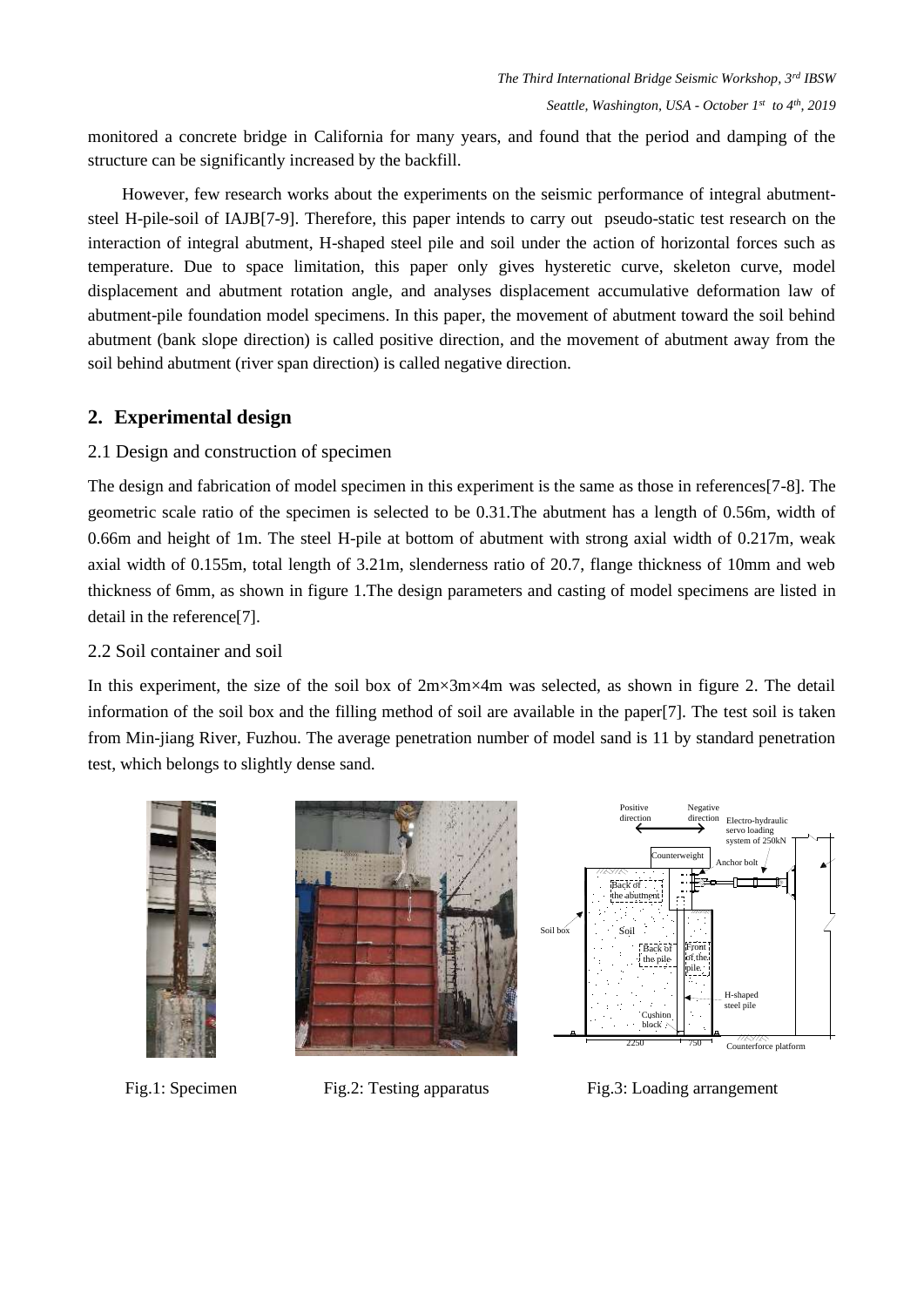#### 2.3 Loading device and scheme

Four types of sensors were used in the experiment: earth pressure cell, displacement gauge, inclinometer and strain gauge. The MTS electro-hydraulic servo loading system was used to simulate the displacement and deformation of the main girder under seismic load by applying low cyclic horizontal displacement load at the abutment. The MTS actuator was connected with the screw embedded in the abutment at 0.35m below the top of abutment, the loading arrangement was shown in Figure 3. The specific loading scheme was designed as follows: (1)initial stage: increment loading with 2mm until 20mm; (2)stages of 20mm to 60mm with increment of 5mm; (3)after 60mm, the increment loading with 10mm,and the test were terminated when the lateral force decreased to 85% of the peak value. The speed of loading in test was 1.0mm/s and each load grad had 3 cycles.

#### **3. Experiment results**

#### 3.1 Hysteretic curve

The following definitions of direction of loading force produced by the actuator, are defined when the abutment moves in the positive direction as the horizontal thrust, while the force produced by the actuator when the abutment moves in the negative direction as the horizontal tension. At the same time, the deformation corresponding to the force of 0 kN is defined as residual deformation; when the loading displacement is defined as 0 mm, the horizontal deformation of the model deviates from its central axis is defined as cumulative deformation.

#### 3.1.1 Hysteresis curve

Fig. 4 shows the hysteretic behavior curve of abutment-H-shaped steel pile-soil interaction, in which quadrant 1 represents the hysteretic curve of abutment-pile-soil interaction under positive displacement, quadrant 3 represents the process of abutment-pile-soil interaction under negative displacement, quadrant 2 represents the process of pile-soil interaction transforming into the process of abutment-pile-soil interaction, and quadrant 4 represents the process of abutment-pile-soil interaction. The interaction process is transformed into the pile-soil interaction process. In addition, for the convenience of analysis, only the hysteretic envelope curve under the second action of 14mm displacement load is given, as shown in Fig. 4(b).

When the abutment moves towards the soil(road embankment), the direction is defined as positive; when the abutment moves towards the actuator(bridge), the direction is defined as negative. Figure 4 shows the hysteretic curves for the entire test process, it can be seen that the hysteretic curves are plump and spindle-shaped in the first quadrant. Owing to the existence of backfill behind the abutment, the area in the hysteretic curve formed by the abutment-soil is relatively large, but they are asymmetrical and not spindleshaped in other three quadrants. The area of the hysteretic curve is obviously smaller than the area of the first quadrant hysteretic curve under the same displacement load. Under positive loading, there are not only has the interaction of pile and soil, but also the interaction of abutment and backfill.And, only the interaction of pile and soil under the negative loading, so the area of the hysteretic curve under the negative loading is much smaller than that under the positive loading. In other word, the energy consumed under the positive loading is much larger than that under negative loading.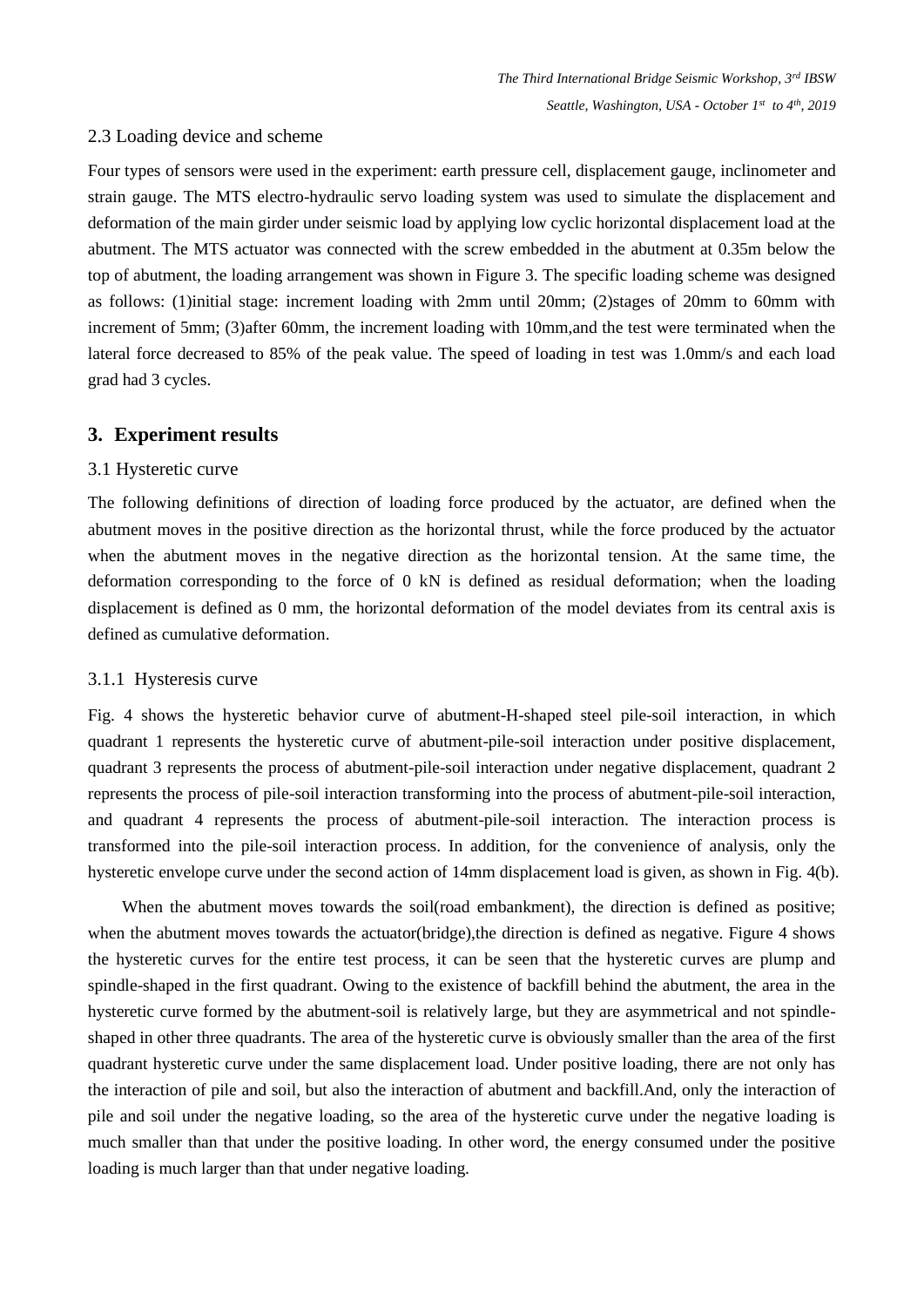It also can be seen from Figure 4 that when the actuator goes back to the initial position. When the actuator force reduces to 0 kN (Point A), the displacement don't be restored to 0 mm. Since the soil is a plastic material, the force-displacement curve is nonlinear during unloading, which leads to the residual deformation. When the displacement returns to 0mm (Point B), the horizontal force of the model is not 0kN resulting from the unbalanced force. For imposing displacement 12mm,30mm,60mm and 90mm, the residual deformation reached 8.07mm, 18.7mm, 36.16mm and 44.04 mm, and the unbalanced force are 16.10kN, 24.11kN, 49.39 kN and 37.77kN for abutment backs to initial position (Point B). Therefore, as the displacement increases, the residual deformation gradually augments, and the unbalanced force enhances before the structure yields but reduces to some extent after the structure yields.



Fig.4: Hysteretic curves for the entire process

Fig. 4(a) shows that the hysteretic curve is full and spindle-shaped, but its hysteretic curve is asymmetrically distributed along the XY axis (displacement symmetry, stress asymmetry). Generally, the hysteretic curves of structures such as piers, piles and columns are usually symmetrical in the axial direction [28,29]. However, the hysteretic curves obtained in this experiment are quite different from those of these structures. When the displacement of abutment is the same in both positive and negative directions, the area surrounded by the hysteretic curve of quadrant 1 and the XY axis is larger than that of quadrant 3. Usually, the area surrounded by hysteretic curve represents the energy dissipation capacity of the structure. Therefore, the energy dissipation capacity of the abutment-pile-soil interaction is greater when the abutment displaces in the positive direction than when the abutment displaces in the negative direction. The area enclosed by the hysteretic curve of quadrant 2 and the XY axis is larger than that of quadrant 3. That is to say, the energy absorbed by the interaction between abutment and soil is larger than that absorbed by the interaction between pile and soil when the bridge shrinks.

Fig. 4(b) shows that when the model is in situ 0 mm, the initial load of point A is 21.51 kN, and then displacement load (AB segment) is applied. As the displacement load of the abutment increases from 0 mm to + 14 mm, that is, point B, the retaining effect of the soil behind the abutment is gradually strengthened, that is, the MTS loading thrust. The thrust increases from 21.51 kN to 47.83 kN.

When the abutment begins to move in the negative direction (BD section), the MTS loading thrust is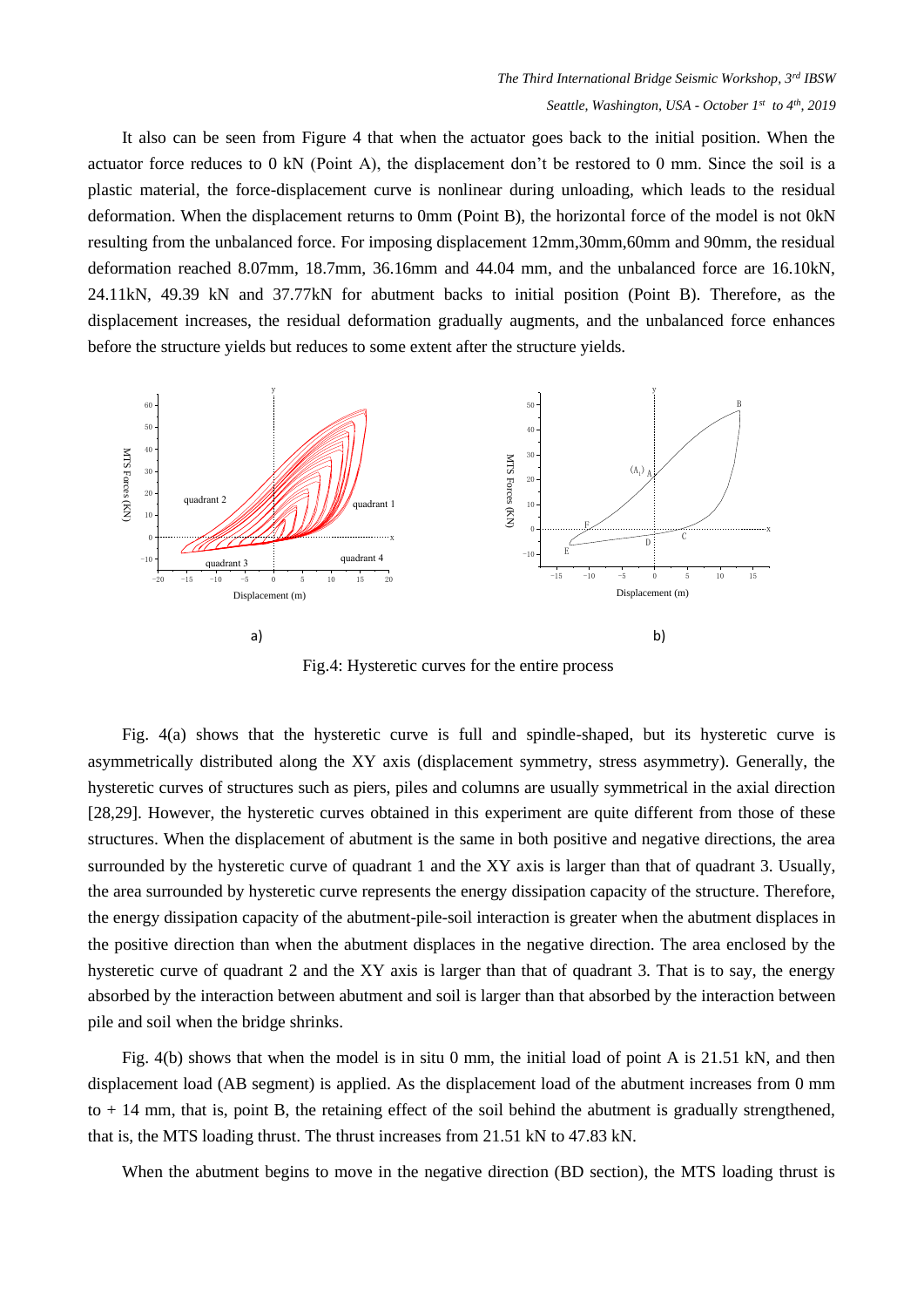gradually unloaded to 0 kN, that is, point C. From point C, it can be seen that the model does not return to 0 mm in situ, because the soil is plastic material, so the force is not a linear change (BC curve) during unloading, resulting in the occurrence of residual deformation, which is about 3.80 mm. In order to classify the model as 0 mm in situ, that is, point D, MTS actuator exerts reverse horizontal tension on the abutment, the size of which is 2.11 kN.

When the displacement loading (DE segment) is continued, the model moves from 0 mm in situ (D point) to -14 mm (E point) in a negative direction. At this time, the horizontal tension exerted by MTS on the abutment reaches 6.29 kN. The DE segment indicates that the abutment moves in a negative direction. In practical engineering, due to temperature drop, shrinkage deformation of main girder and impact of automobile wheel, the abutment moves towards the river span direction (negative direction), and the abutment hardly provides resistance. At this time, the soil behind the abutment will also be affected by vehicle load on the upper part of the abutment, weight of the abutment and self-weight stress of the soil. Following the abutment moving towards the river span direction and filling the gap generated by the abutment, or the soil behind the abutment pushing the abutment moving towards the river span direction, the soil behind the abutment occurs the phenomenon of void subsidence, as shown in the schematic diagram of void subsidence of the soil behind the abutment Fig.  $5a\text{-}c$ . Similarly, the change process and void phenomenon were observed in the experiment, as shown in Fig. 5d. Therefore, besides the characteristics of the soil behind the abutment, the reasons for the bump at the bridge head and the settlement behind the abutment are also related to the force mechanism of the abutment structure itself.

In addition, except the void subsidence of abutment, void phenomena also occur at the junction area of abutment bottom and pile top, forming a small number of void areas, as shown in Fig. 5c. The reason is that the void occurs when the pile body pushes the soil around the pile foundation under the action of horizontal reciprocating force, and the upper part of the interface is the abutment, not sand, which can not fill the void area in time, thus forming the void phenomenon. However, because the earth pressure behind the abutment is relatively large, most of the void areas will be filled under the action of self-weight, so only a small number of void areas will be generated in the boundary area between the bottom of the abutment and the top of the pile.



Fig.5 The Settlement of Abutment Backfill and Void

#### 3.1.2 Energy consumption analysis

When the structure is subjected to earthquake, its energy dissipation capacity determines its seismic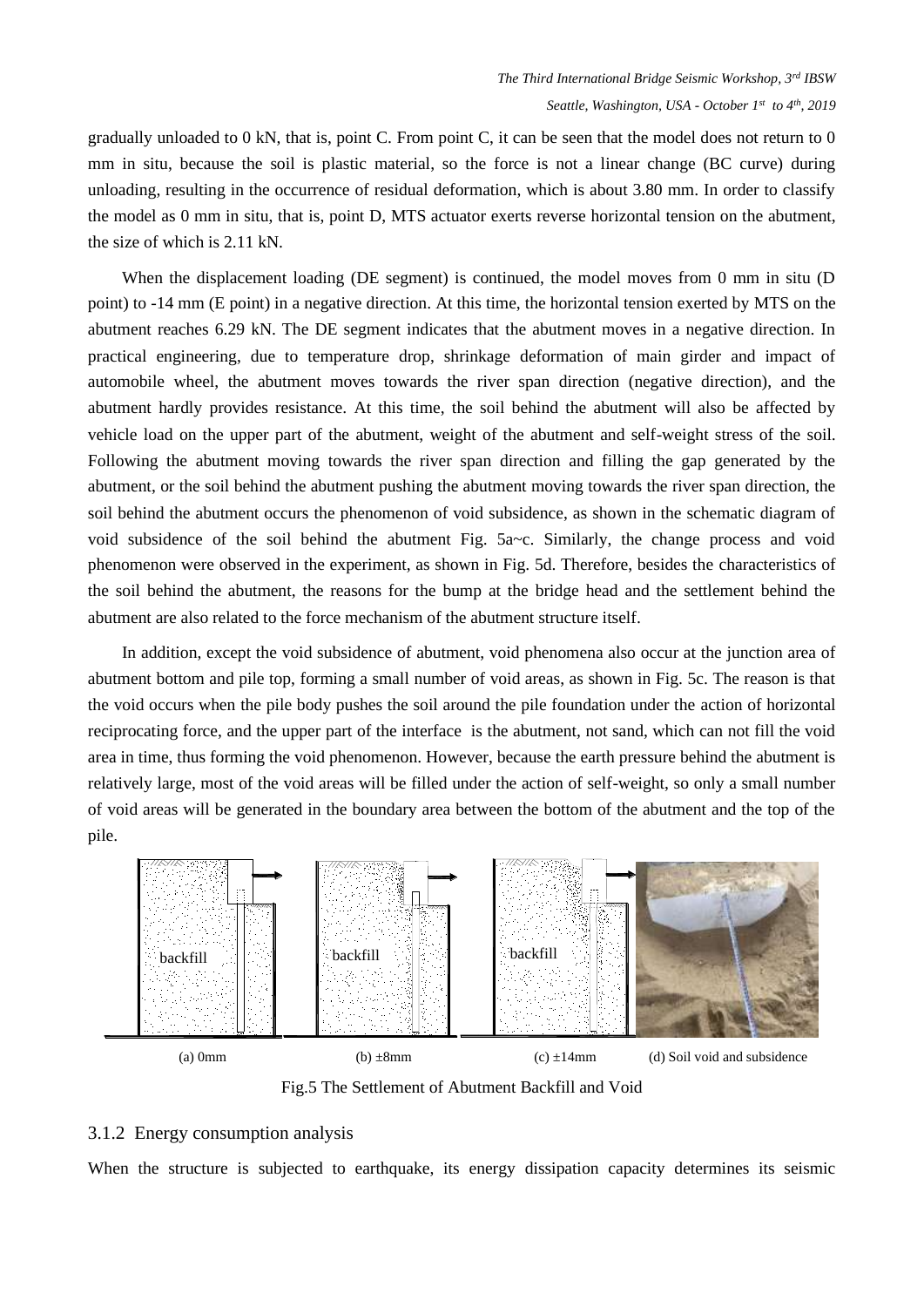performance. Domestic and foreign scholars use equivalent viscous damping ratio, energy dissipation coefficient, power ratio coefficient, normalized energy coefficient to evaluate the energy dissipation capacity of the structure.

It is the equivalent viscous damping ratio curve of the integral abutment and pile foundation under different displacement loads. The larger the equivalent viscous damper  $\zeta_e$  is, the stronger the energy dissipation capacity of the structure is, and the better the seismic performance of the structure system is. The calculation formula is as follows:

$$
\xi_e = \frac{S}{2\pi \left( S_{\scriptscriptstyle{\alpha}1} + S_{\scriptscriptstyle{\alpha}2} \right)} \tag{1}
$$

In formula: *S* is the area of hysteresis loop.  $S_{\Delta 1}$  is the area enclosed by the displacement axis and the peak point of forward loading. *S*△<sup>2</sup> is the area surrounded by the displacement axis and the peak point of negative loading. It shows that when the displacement load is  $0 \text{ mm} \sim 8 \text{ mm}$ , the equivalent viscous damping ratio of abutment increases with the increase of displacement, and is 0.191 under 2 mm displacement. When the displacement load is  $8 \text{ mm} \sim 16 \text{ mm}$ , the equivalent viscous damping ratio of abutment tends to be stable gradually, that is, the energy absorbed by the interaction between abutment and soil after 8 mm displacement is stable. And it reached the maximum at 8mm, which was 0.25. The equivalent viscous damping ratio of pile foundation has little change, which is about 0.17. The energy dissipation effect of integral abutment-pile foundation-soil is better and has better seismic performance.

In addition, by comparing the equivalent viscous damping ratio of abutment and pile foundation, it can be seen that the equivalent viscous damping ratio of abutment is larger than that of pile foundation, and the maximum ratio of the two can reach 1.43 times. That is to say, the seismic capacity of the IAJB is mainly provided by the interaction between the abutment and soil, or the energy dissipation capacity of the abutment is much greater than that of the pile-soil.

- 3.2 Model horizontal deformation distribution
- 3.2.1 Curve of relationship between horizontal deformation

Fig. 6 shows the relationship between the horizontal deformation of abutment and pile body along the depth direction under the action of positive displacement loads. From the graph, the displacement of abutment decreases linearly from the top to the bottom of abutment, so the displacement of abutment can be regarded as a rigid body displacement with a certain rotation angle.

For the horizontal deformation of pile body, it is obviously different from the traditional theoretical calculation results of pile foundation. As can be seen from Fig. 6, the displacement at the top of the pile is not the largest. When the displacement load is 0 mm to 12 mm, and the depth of the pile in the soil is within 0 m to 0.2 m, the displacement of the pile increases rapidly along the depth of the soil, and the horizontal deformation reaches the maximum at the depth of 0.2 m (1.29B). In the range of 0.2m~0.9m, the displacement of pile body gradually decreases with the increase of the depth of soil entry. At the depth of 0.9m (5.8B), the displacement of pile body decreases to 0 mm and begins to be negative. At the depth of 1.2m (7.74B), the horizontal displacement of pile body reaches the maximum negative value, and thereafter (the depth of soil is 1.4m~2.9m), the negative displacement of pile body moves along the depth of soil entry.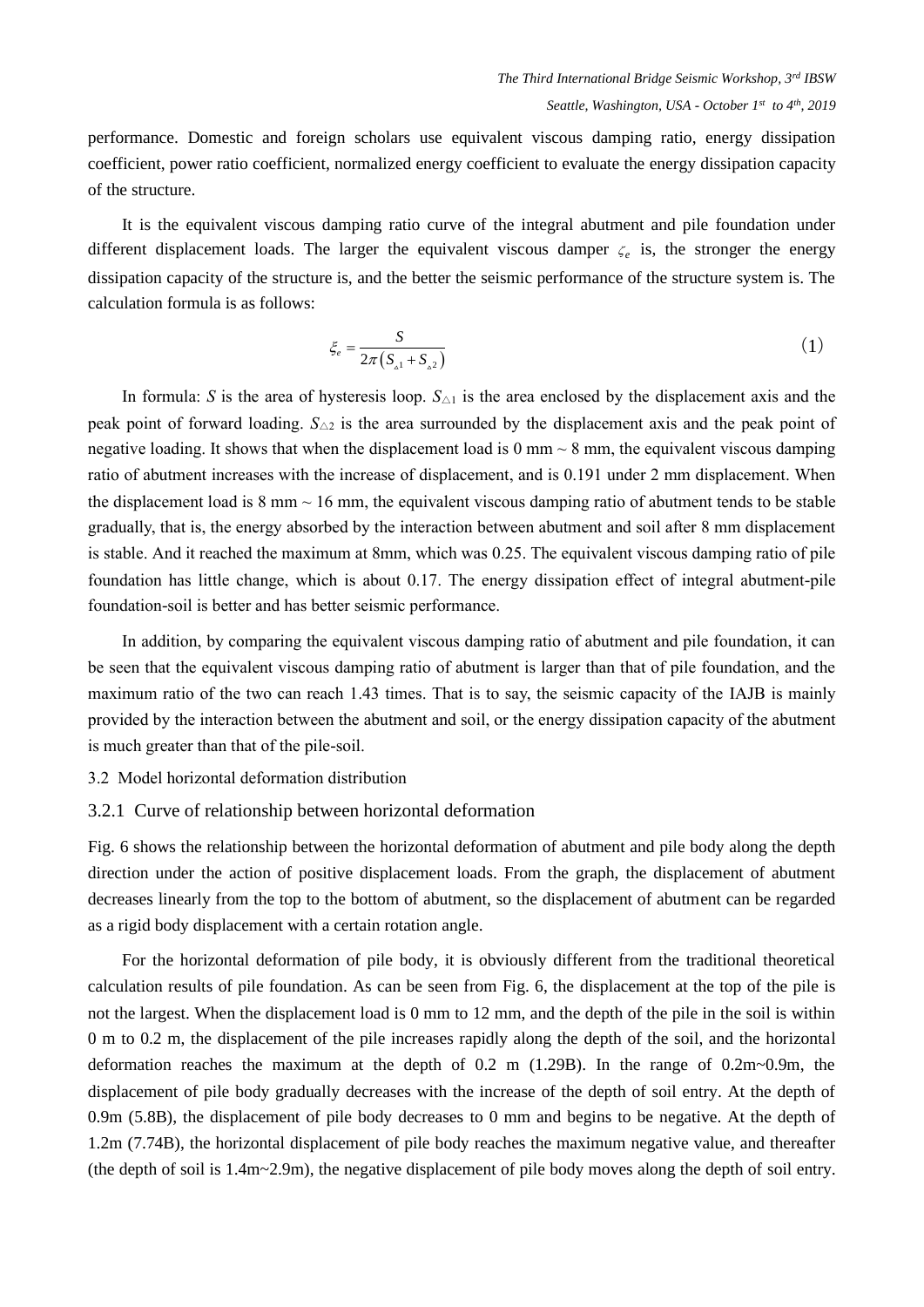The depth increases and gradually decreases to zero. When the displacement load is 14 mm to 16 mm, the horizontal deformation of the pile body is the largest at the depth of 0.4 m (2.58B).



Fig.6 Deformation Curve of Abutment under Displacement Load in Positive Direction

In addition, it can be seen from Fig. 6 that the maximum horizontal deformation of pile body reaches 11.09 mm when the loading displacement is +12 mm, which is close to the loading displacement. When the displacement load continues to increase to  $+14$  mm and  $+16$  mm, the maximum horizontal deformation of pile body reaches 15.33 mm and 21.64 mm, and the maximum horizontal deformation even exceeds the loading displacement.

For the horizontal deformation of pile body, it can be seen from Fig. 6 that the value is basically negative, and gradually decreases with the increase of the depth of soil entry. However, when the loading displacement is -6mm and -8mm, the displacement of pile body changes abruptly at the depth of 0.2m (1.29B), and the horizontal deformation of pile body hardly increases. It can be seen from Fig. 6 that when the displacement load increases to -10mm, the horizontal deformation of the buried depth further decreases, and is less than  $-4$ mm  $\sim$  -8mm displacement load (as shown in the dashed line of Fig. 6). In addition, when the displacement load continues to increase, the horizontal deformation at this point decreases rapidly to 0 mm and begins to reverse sharply to positive value. If the displacement load is -16mm, the maximum horizontal deformation of the point reaches +11.83mm.

From the flow path of the soil in Fig. 5, it can be seen that when the model moves in the positive direction, the soil around the pile (bank side) under the platform is squeezed by the pile body, but the soil in front of the pile (river side) is void and forms voids. Because the earth pressure of the soil behind the pile (bank side) is squeezed by the level and rotation of the upper abutment, the earth pressure behind the pile is much larger than that of the front side of the pile. Therefore, the soil behind the abutment and the soil behind the pile will flow to the front side of the pile and fill the void, instead of being usually filled by the soil at the front side of the pile, so that the pile body will appear to the side of the bank slope. The deformation is cumulative deformation.

When the abutment moves in the negative direction, although the pile body deforms in the negative direction, the accumulated deformation value even exceeds the deformation caused by this displacement loading because of the large accumulated deformation. For example, when the displacement of -16mm is loaded, the accumulated deformation at D9 point reaches 15.85mm, and the actual deformation under this loading step is only -4.02mm. Therefore, the measured horizontal deformation at D9 point is +11.83mm.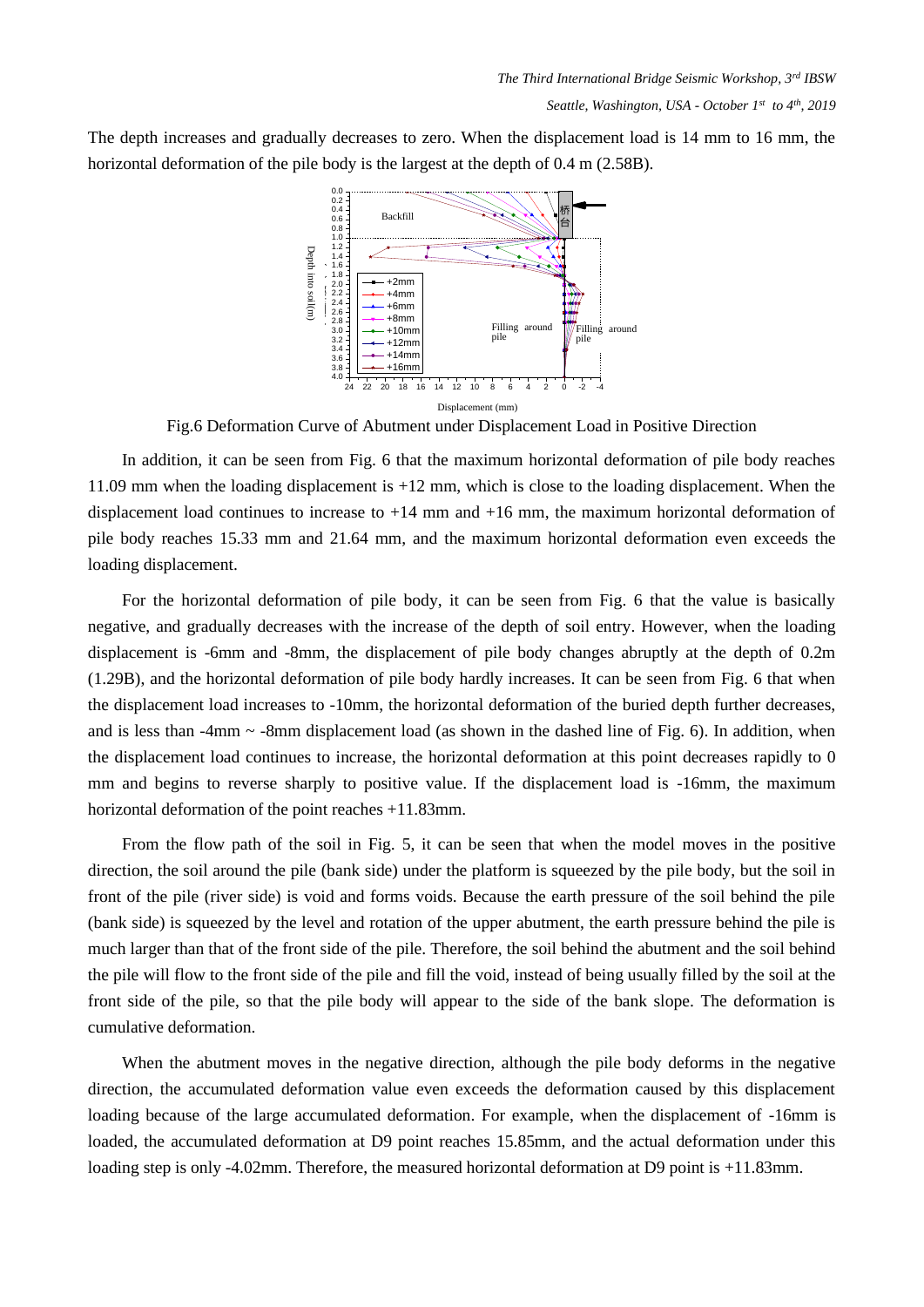#### 3.2.2 Displacement change history

In order to analyze and discuss the horizontal deformation law of pile body along the depth direction in detail, the horizontal deformation histories of each test point of abutment-pile-soil interaction model specimens are given in Fig. 7, as shown in Fig. 7. Limited to space, this paper only gives the horizontal deformation history diagrams of several key points on the model, as shown in Fig. 7b to Fig. 7j. They are model D14 (located at the top of the abutment), D13, D11 (at the bottom or top of the abutment), D10, D9, D8, D7, D5 and D2 (1.8m below the top of the pile, that is 11.61B). For ease of understanding, Fig. 7a shows the layout of each measuring point and the sketch of the geometric center axis deviation after the cumulative deformation of the model under the action of displacement load.

For abutment, the change of its horizontal deformation history is consistent with the displacement loading history , and is also basically symmetrical with the time axis, which indicates that the soil behind abutment has little influence on it, or that only measuring the deformation of the upper unfilled structure can not accurately reflect the deformation law of the whole structure. However, due to the rotation of abutment, the horizontal deformation at D14 is slightly larger than the loading displacement. From Fig. 7c, it can be seen that the deformation of D13 point is less than the displacement of loading point, and there is a more obvious downward deviation from the time axis, indicating that the soil behind the abutment has a certain impact on its deformation. For example, when the loading displacement is 16 mm, the center axis is about - 2.19 mm downward, and the downward displacement indicates that the center axis has a negative deformation (far from the bank slope). The offset value is the cumulative deformation of the center axle of abutment under various reciprocating loads, as shown in the dashed line of Fig. 7c-h. Similarly, D11 point (abutment bottom) also produces downward migration. For example, under 16 mm displacement loading, accumulated deformation at D11 point is about -3.92 mm. The main causes of cumulative deformation are shown in section 3.1 and Fig. 5. The cumulative deformation far from the bank slope (or moving towards the river span) is also one of the mechanical mechanisms and causes of soil void and subsidence and vehicle bump at the bridge abutment. Filence on it, or that only measuring the detormation of the upper untilled structure.<br>
the deformation at D14 is slightly larger than the loading displacement. From Fig. 7c, it and<br>
anatom at D14 is slightly larger than asuring the deformation of the upper unfilled structure can<br>whole structure. However, due to the rotation of abutment,<br>rer than the loading displacement. From Fig. 7c, it can be<br>an the displacement of loading point, and t the proper unified structure can<br>to the rotation of abutment,<br>tent. From Fig. 7c, it can be<br>g point, and there is a more<br>d the abutment has a certain<br>m, the center axis is about-<br>center axis has a negative<br>rmation of the

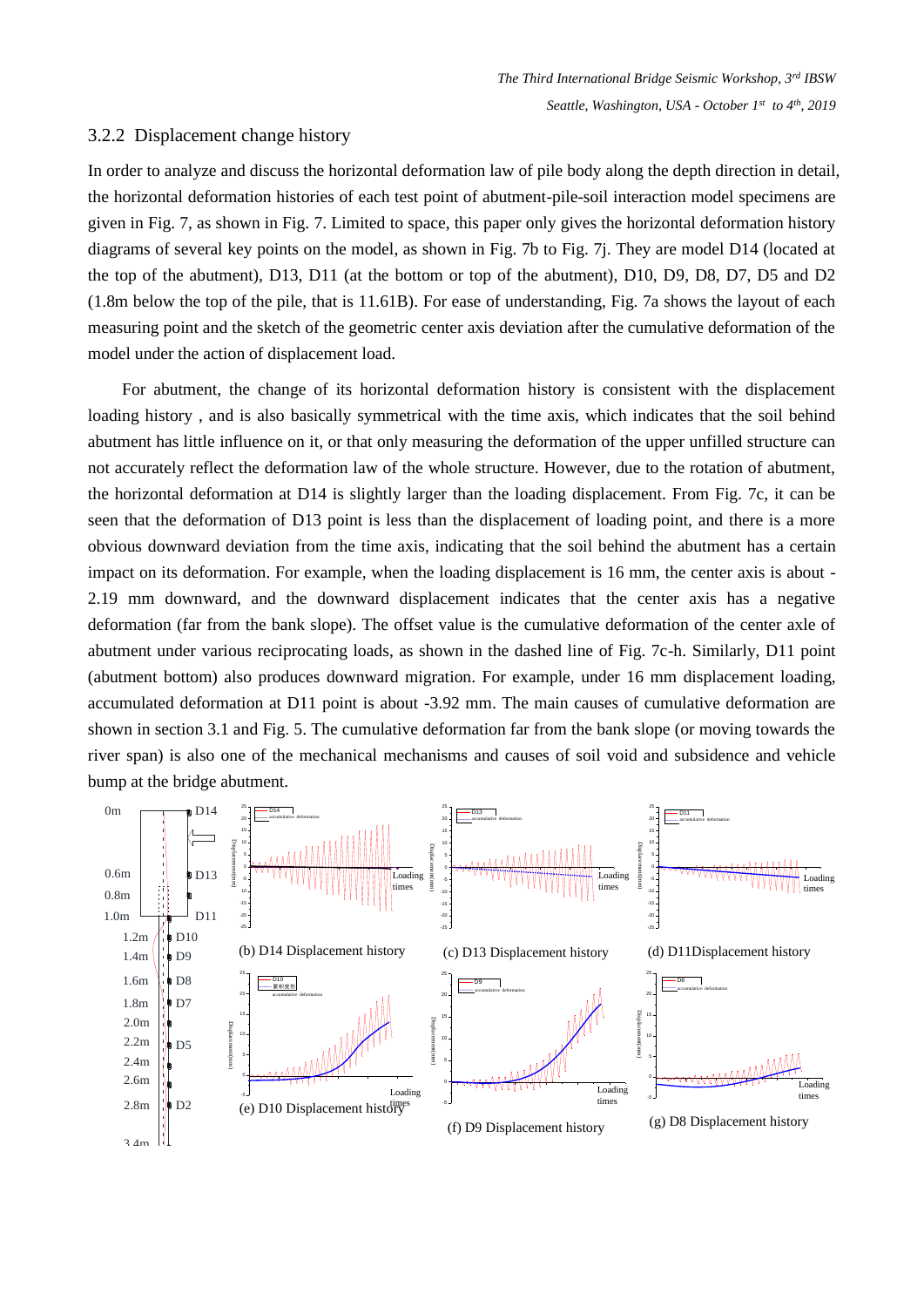*The Third International Bridge Seismic Workshop, 3rd IBSW Seattle, Washington, USA - October 1st to 4th, 2019*



Fig.7 Horizontal Deformation Process of Measured Points in the Model

For the pile body, it can be seen from Fig. 7e that a large cumulative deformation occurs at D10 point. When the loading displacement is  $+16$  mm, the maximum cumulative deformation reaches 14.0 mm. However, when the displacement load is less than 6 mm, there is no accumulated deformation, and when the displacement load exceeds 6 mm, the accumulated deformation increases rapidly. It shows that the cumulative deformation of abutment can be neglected when the force of abutment is small. The reasons for the accumulated deformation of pile body are basically similar to those of abutment. When the abutment is loaded reciprocally, the pile foundation under the abutment is pushing the soil around the pile, which results in voids at the top of the pile and within a certain depth and width of the pile. When the void occurs, because the earth pressure behind the abutment is greater than that before the pile, the void in front of the pile is filled and compacted continuously by the soil behind the abutment, which eventually leads to the cumulative deformation of the model behind the abutment. That is to say, the deformation process is no longer symmetrical along the time axis (or the original geometric center axis of the model), but begins to change off-axis at a certain time of movement, which is called the accumulation of deformation. Among them, D10- D8 points show positive cumulative deformation and D7-D2 points show negative cumulative deformation. The positive cumulative deformation at D9 point is the largest, reaching +16.77 mm, and the negative cumulative deformation at D11 point is the largest, reaching -3.92 mm.

#### 3.2.3 Deformation under one-step displacement load

The so-called deformation under one-step displacement load refers to the asymmetrical deformation along the center of the model under this step load after the cumulative deformation is deducted. In order to analyze and discuss the law of horizontal deformation of pile body along the depth direction under singlestep displacement load, the horizontal deformation history of each test point of abutment-pile-soil interaction model specimens under single-step displacement load is given in Fig.8. The horizontal deformation histories of several key points in the model are given, as shown in Fig. 8b to Fig. 8j. Meanwhile, for ease of understanding, Fig. 8a gives the layout of each measuring point and the schematic diagram of the deformation (the central axis) under the single-step displacement load of +16mm.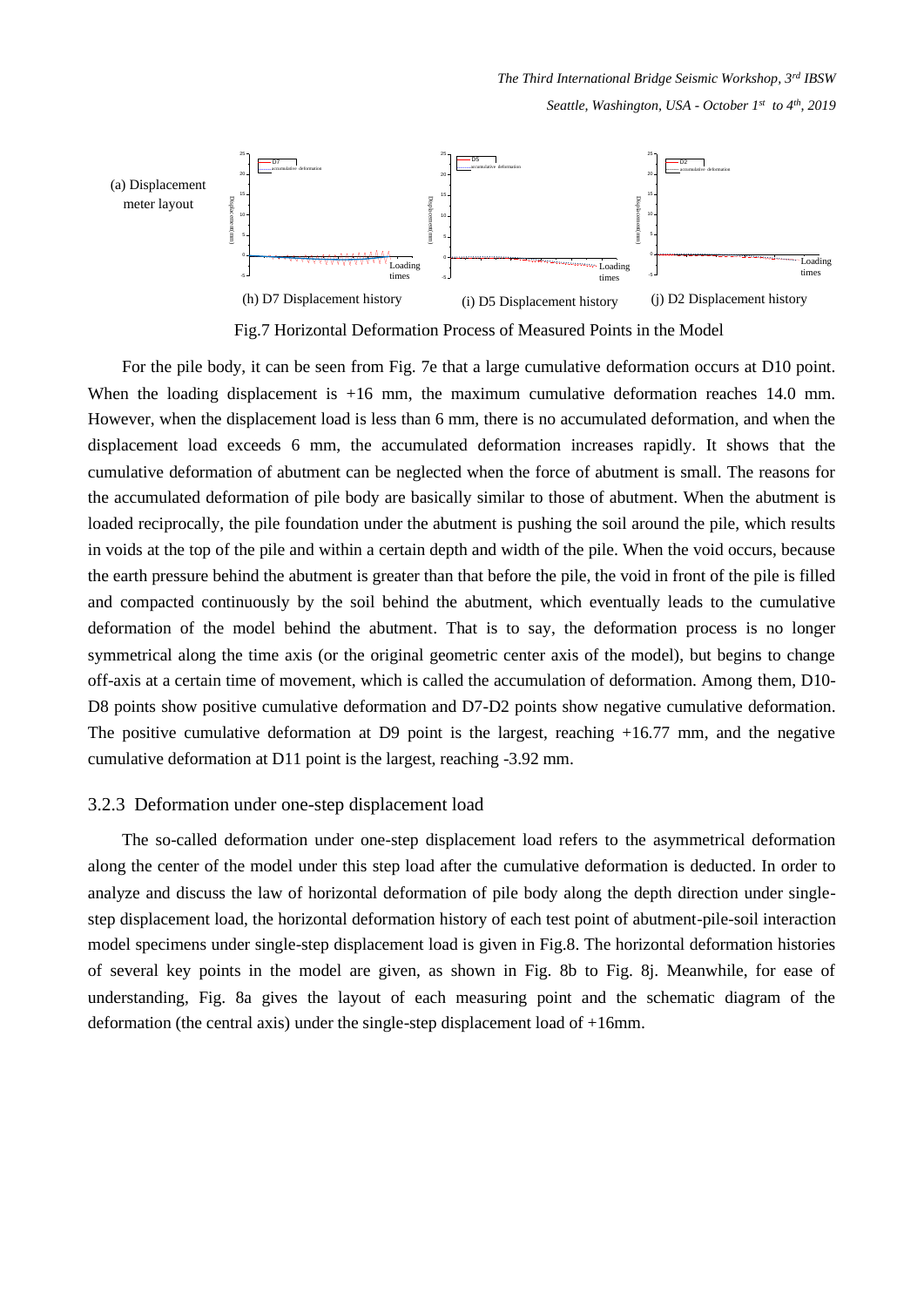*The Third International Bridge Seismic Workshop, 3rd IBSW* 

*Seattle, Washington, USA - October 1st to 4th, 2019*



Fig.8 Horizontal Deformation Process under Single Step Displacement Load

For abutments, it can be seen from Fig. 8b and Fig. 8c that the change of horizontal deformation history under single-step displacement load is basically consistent with the displacement loading history, which is asymmetrical with time. Under the action of +16mm single-step displacement load, the horizontal deformation at D14 point is 17.66mm, while the offer at D13 point is less than the displacement at loading point, which is 11.35mm. Compared with Fig. 7, the cumulative deformation of abutment is obviously smaller than that under single-step displacement load. Similarly, the horizontal deformation process of D11 under single-step displacement load is similar to that of D13. For example, the horizontal deformation of D11 under single-step displacement load is +6.70 mm and -6.63 mm.

For the pile body, from Fig. 8e to Fig. 8j, it can be seen that the horizontal deformation caused by any single-step displacement load is small and smaller than that at the top (bottom) of the pile. For example, the horizontal deformations at D9, D8 and D7 points are  $+3.50$  mm,  $+2.21$  mm and  $+1.37$  mm respectively under the action of  $+16$  mm single-step displacement load, which are significantly less than the  $+6.70$  mm at D11 points. However, the horizontal deformation in the deeper area, including the pile bottom, is negligible. For example, the horizontal deformation at the embedment depth of 2.8m (D2 point) is only 0.1mm under the action of 16mm displacement load, but the cumulative deformation reaches 2.0mm. Compared with Fig. 7 and Fig. 8, the cumulative deformation of pile body is much larger than that under arbitrary single-step displacement load. Therefore, the horizontal deformation of model piles obtained by theoretical calculation in practical engineering is mainly under single-step load. If the cumulative deformation of model structure is not taken into account, the results will be deviated greatly.

#### 3.3 Abutment angle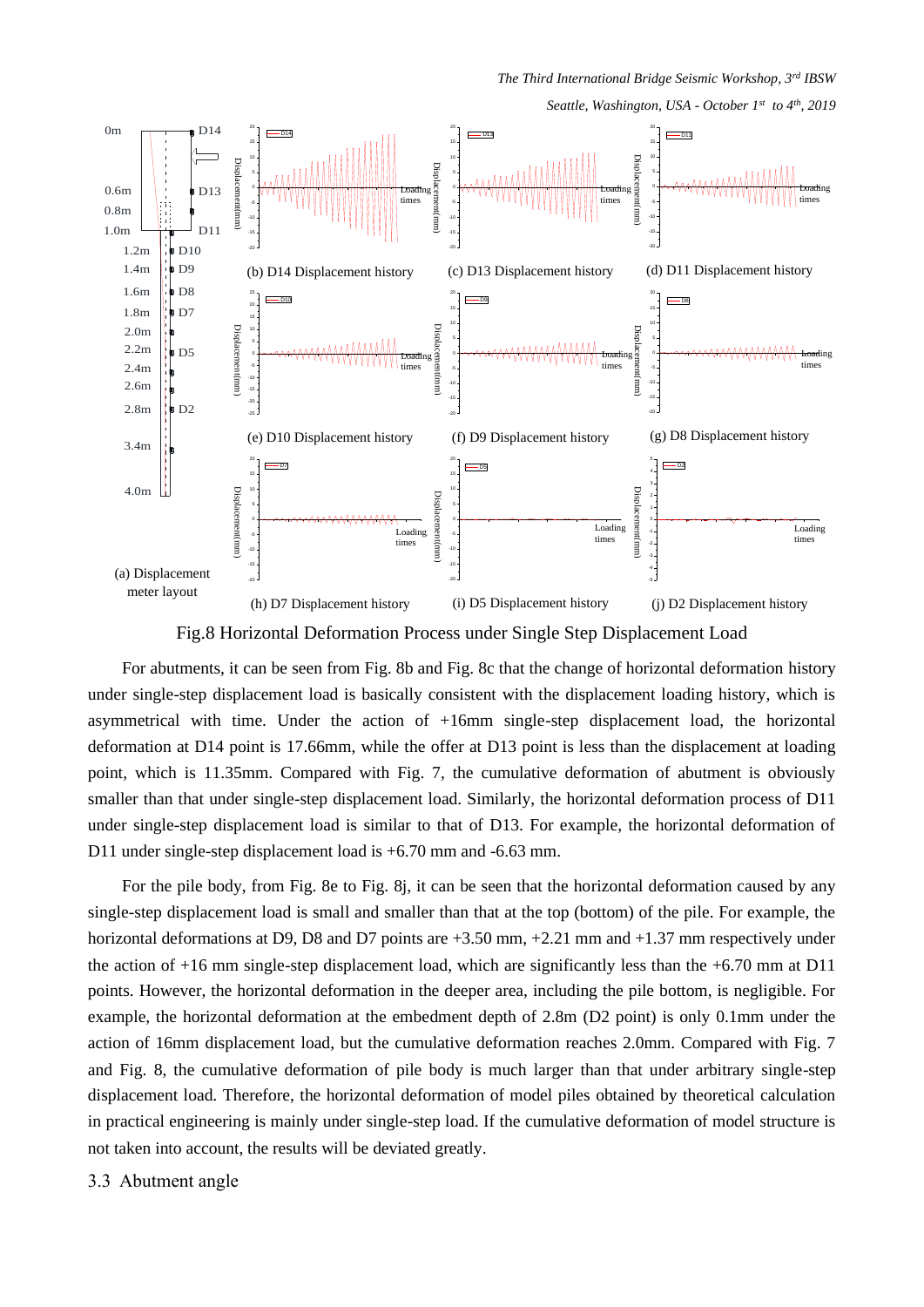Fig. 9 shows the angle-displacement curve of abutment. It can be seen from the graph that when the abutment moves in both positive and negative directions, its rotation angle increases linearly with the increase of loading displacement. When the displacement load is 0 mm  $\sim$  6 mm, the positive and negative abutment rotation angles are almost equal, and the influence of backfill on abutment rotation angle can be neglected. When the displacement load is 6 mm  $\sim$  16 mm, the positive abutment rotation angle is larger than the negative one, and the difference between them increases gradually. When the displacement load is 16 mm, the maximum positive rotation angle is 0.75 degrees, while the maximum negative rotation angle is 0.51 degrees. The reason is that the abutment is easy to move in the negative direction and difficult to rotate (so the rotation angle is small), while the earth pressure behind the abutment makes the abutment difficult to move in the positive direction and easy to rotate. It shows that the filling behind the abutment has a certain influence on the abutment angle, that is, the angle of the abutment under the heating action is 1.47 times that under the cooling action. However, in general, the abutment angle is not large, all less than  $1^{\circ}$ .



Fig.9 Abutment Angle-displacement Curves

#### **4. Conclusion**

In this paper, low-cycle reciprocating pseudo-static tests of abutment-pile-soil interaction are carried out. The hysteretic behavior, deformation law and interaction mechanism of abutment-pile-soil are studied. The following conclusions are drawn:

(1) The skeleton curves of the model specimens during the loading process are all within the linear elastic range, which indicates that this type of abutment and H-shaped steel pile foundation can better withstand the expansion and contraction deformation of the main girder under the action of temperature.

(2) The shape of the abutment-pile foundation-soil hysteretic curve is full and shows shuttle shape. The equivalent viscous damping ratio of the abutment and pile foundation is larger than 0.15, and the abutment is larger than the pile foundation. It shows that this type of bridge has good seismic performance and energy dissipation capacity. However, the hysteretic curves of model specimens are different from those of general structures or pile foundations in morphology, mainly with large residual deformation. The residual deformation of the river side is larger than that of the bank side. The larger the loading displacement, the larger the residual deformation. The residual deformation of the river side can reach 72% of the loading displacement.

(3) The test results show that the horizontal thrust of the MTS actuator increases gradually with the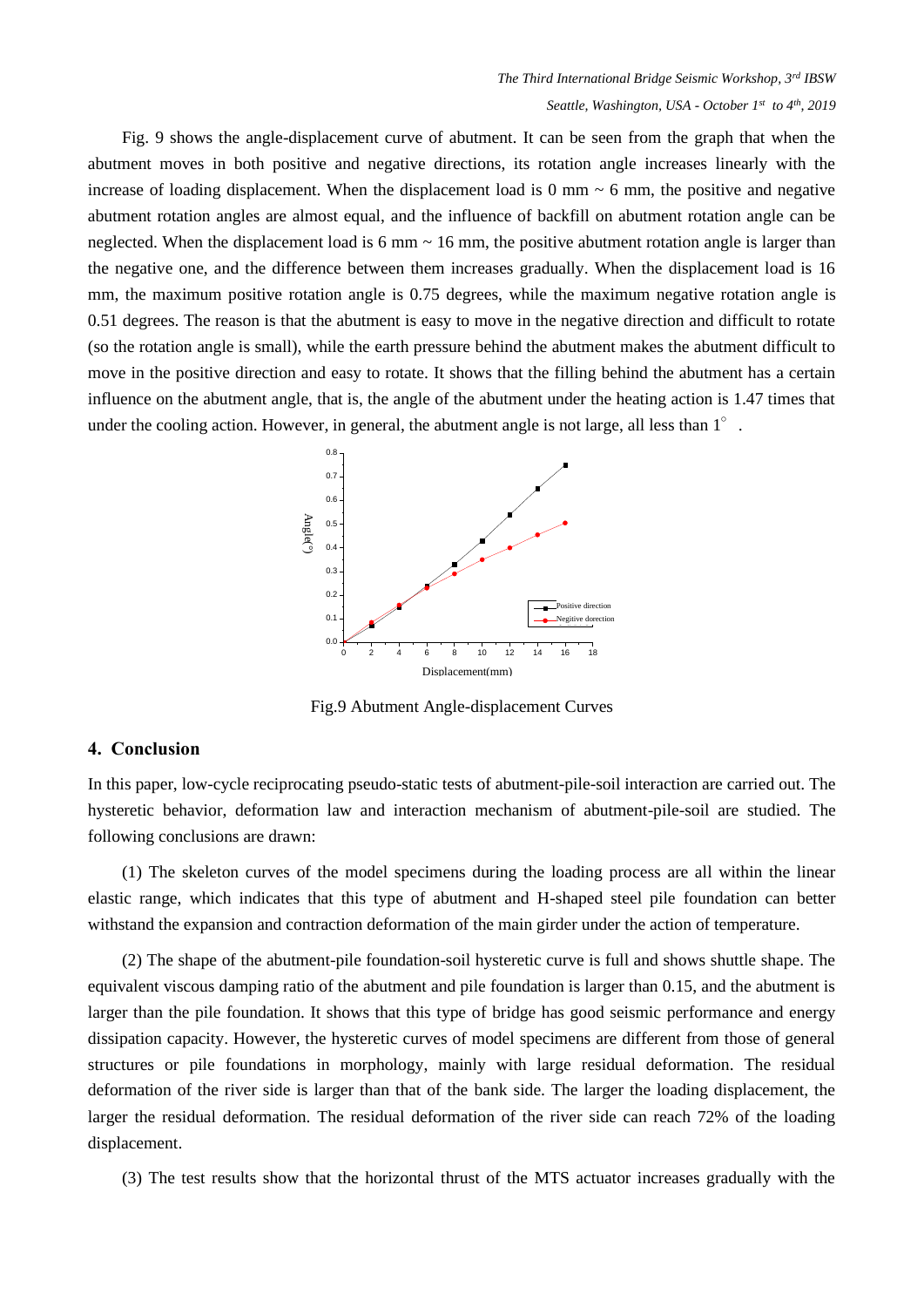increase of the number of cycles. The maximum horizontal thrust of the MTS actuator under the same stage load can increase by 13.1%. There will be void phenomenon in a certain width and depth range between abutment back and pile top under reciprocating loading. The results show that the causes of bumping at the bridge head and the settlement of the slab are related not only to the characteristics of the soil behind the abutment, but also to the mechanical mechanism of the abutment structure.

(4) The research shows that the accumulative deformation of abutment-pile foundation will occur under low-cycle reciprocating load. The accumulative deformation of pile foundation is larger than that of abutment, and the accumulative deformation is much larger than that under arbitrary single-step load. Only measuring and analyzing the deformation of the upper structure without soil can not accurately reflect the deformation law of the whole structure. Therefore, the effect of accumulated deformation should be considered in practical engineering.

(5) Although the cumulative deformation of H-shaped steel piles in integral bridges has been found in this paper, only a single test has been carried out at present, and there is still a lack of parametric analysis of finite element method. Therefore, the author will further verify the cumulative deformation of steel piles in the later period.

#### **5. Acknowledgement**

The work is financially supported by the National Natural Science Foundation of China (No.51578161).

#### **6. References**

- [1] Chen B C,Zhuang Y Z,Bruno B (2013): Jointless Bridges. Beijing :*China Communications Press*.(in Chinese)
- [2] Wilson J C,Tan B S.(1990).Bridge Abutments: Formulation of Simple Model for Earthquake Response Analysis.*Journal of Engineering Mechanics,* **116**(8):1828-1837.
- [3] Mylonakis G, Papastamatiou D, Psycharis J, et al.(2001).Simplified Modeling of Bridge Response on Soft Soil to Nonuniform Seismic Excitation.*Journal of Bridge Engineering,* **6**(6): 587-597.
- [4] Spyrakos C,Loannidis G.(2003).Seismic Behavior of a Post-Tensioned Integral Bridge Including Soil-Structure Interaction. *Soil Dynamics and Earthquake Engineering,* **23**(1):53-63.
- [5] Vasheghani F R, Q Zhao, Burdette E G.(2010).Seismic Analysis of Integral Abutment Bridges in Tennessee,Including Soil-Structure Interaction.Transportation Research Record:*Journal of the Transportation Research Board,* **2201**(1): 70-79.
- [6] Goel R K.(1997).Earthquake Characteristics of Bridges with Integral Abutments.*Journal of Structure Engineering,* **123**(11):1435-1443.
- [7] Huang F Y,Lin Y W,Cheng J F,et al.(2019).Interaction of Integral Abutment-H-shaped Steel Pile-soil Under Reciprocating Low-cycle Pseudo-static Test.*China Journal of Highway and Transport*, **32**(05):100-114.(in Chinese)